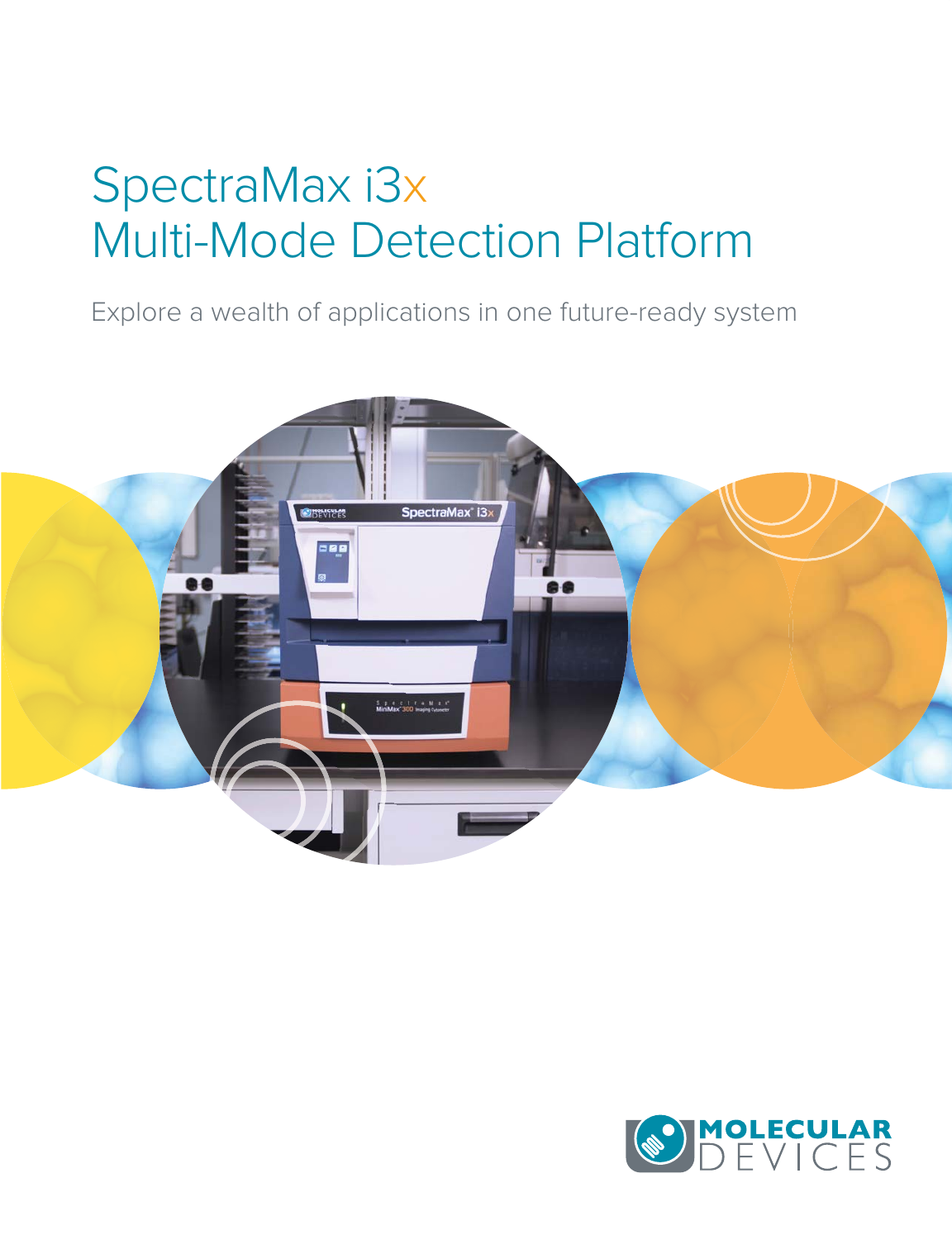## **Benefits**

- **User-upgradeable application modules including cellular imaging**
- **Sensitivity across spectrum with Spectral Fusion™ Illumination**
- **Expanded dynamic range with cooled PMT**
- **Control and analytics provided by SoftMax® Pro Software**



## SpectraMax i3x

The SpectraMax i3x from Molecular Devices is a multi-mode detection system that evolves with your future needs and offers an unlimited breadth of application possibilities.

### **Future ready**

The SpectraMax**®** i3x Multi-Mode microplate reader measures spectral-based Absorbance, Fluorescence, and Luminescence with the added functionality of modular upgrades for Western Blot, Imaging, and Fast Kinetics with Injectors.

The SpectraMax i3x reader allows you to unravel the mysteries of science by exploring cellular pathways and protein activation and expression in one system. Protect your initial investment — purchase a system with the flexibility to add novel detection capabilities without the need for service engineers or costly system downtime. The SpectraMax i3x reader grows with you as your research areas expand.

Be Future Ready with the SpectraMax i3x Multi-Mode Detection Platform.

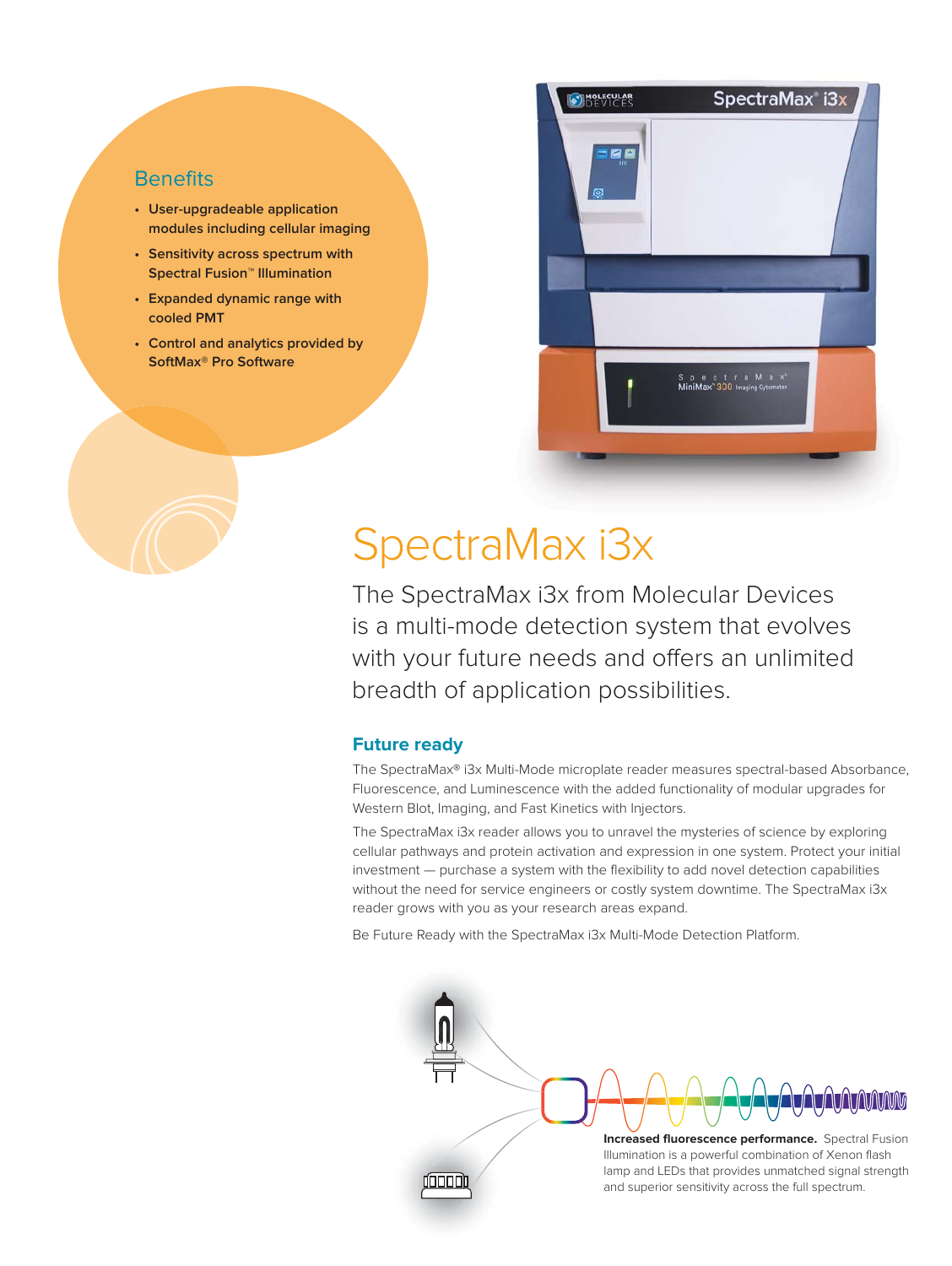## **ENGINEERED TO PERFORM**

## **Expanded dynamic range**

Engineered for performance with spectral fusion illumination for increased sensitivity across the entire excitation range and a cooled photomultiplier tube (PMT) for improved detection in extremely low light. Generate more data points without the need to dilute.

## **User-upgradeable applications**

User-exchangeable detection modules expand the system's detection capabilities to include Time-Resolved Fluorescence, HTRF, Fast Kinetics with Injectors, and Western Blot detection.

Future proof your discoveries and let the SpectraMax i3x reader evolve with your research.

## **One complete solution**

With available options such as the SpectraMax**®** MiniMax**™** 300 Imaging Cytometer, ScanLater**™** Western Blot cartridge, reagents optimized for high performance, and the industry-leading data acquisition and analysis tool SoftMax Pro, the SpectraMax i3x Detection Platform is the total solution for all your research needs.

Let Molecular Devices**®** and the SpectraMax i3x Multi-Mode Detection Platform power your next landmark discovery.



**Quantitative low-light measurement** Cooled PMT reduces background noise allowing for a more sensitive, wide dynamic range in extremely low light.



**New applications in minutes** Adding modes and functionality is just minutes away. Simply insert a cartridge to expand your application capabilities.





#### **Your total solution**

Matched reagents, an imaging cytometer option, user-upgradable detection modules, and industryleading SoftMax Pro provide you with the ability to explore every pathway.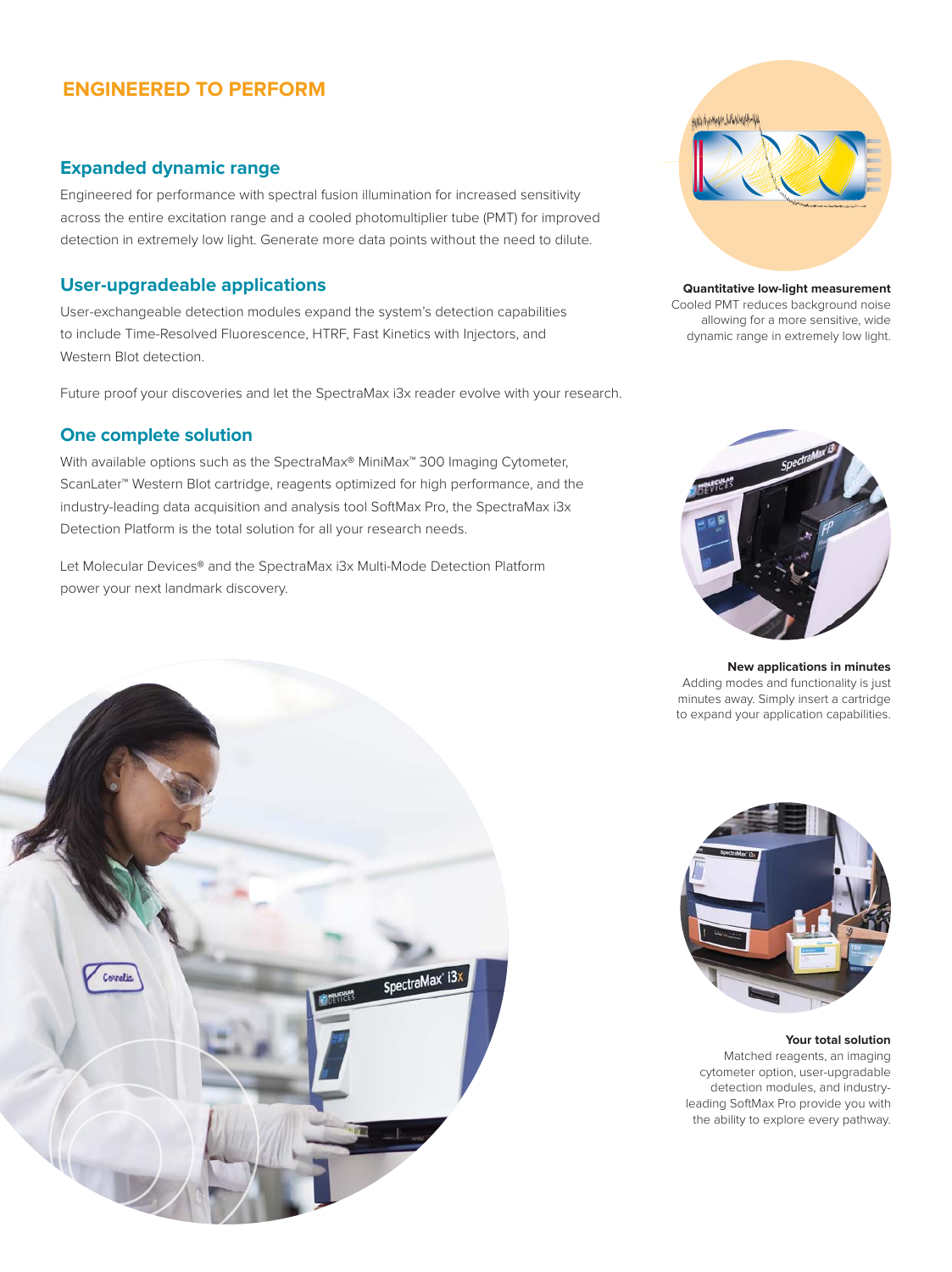## **A WEALTH OF APPLICATIONS IN ONE FUTURE-READY SYSTEM**

### **Investigate every aspect of a cellular pathway**

From imaging of cell confluence and viability under different treatment conditions to quantitation of nucleic acids and protein to western blot analysis, a wealth of new knowledge is captured using a single instrument. One versatile software package powers data acquisition and analysis, from raw data to publishable results. See more and do more cellular to protein analysis using a single detection system.



## **Live cell imaging**

The SpectraMax MiniMax 300 Imaging Cytometer option allows for live cell images and analysis (below, left). The ScanLater Western Blot Detection Cartridge enables protein detection (bottom, right).

## **Visualize cells with your microplate reader**

Imaging with the SpectraMax MiniMax 300 Imaging Cytometer mirrors the plate reading workflow on the SpectraMax i3x System. The plate is set up for reading and images are acquired according to specified parameters. Cells in each image are identified by SoftMax Pro Software and cell-by-cell statistics are collected. Data are then analyzed and visualized in different graphical representations.





## **Optional enhancements**

- SpectraMax MiniMax 300 Imaging Cytometer
- ScanLater Western Blot System
- SpectraDrop™ Micro-Volume Microplate
- SpectraTest® Validation Packages (ABS1, FL1, LM1)
- SpectraMax i3x Injector Cartridge
- SoftMax Pro GxP Microplate Data Compliance Software
- IQ/OQ Protocols
- Additional detection modules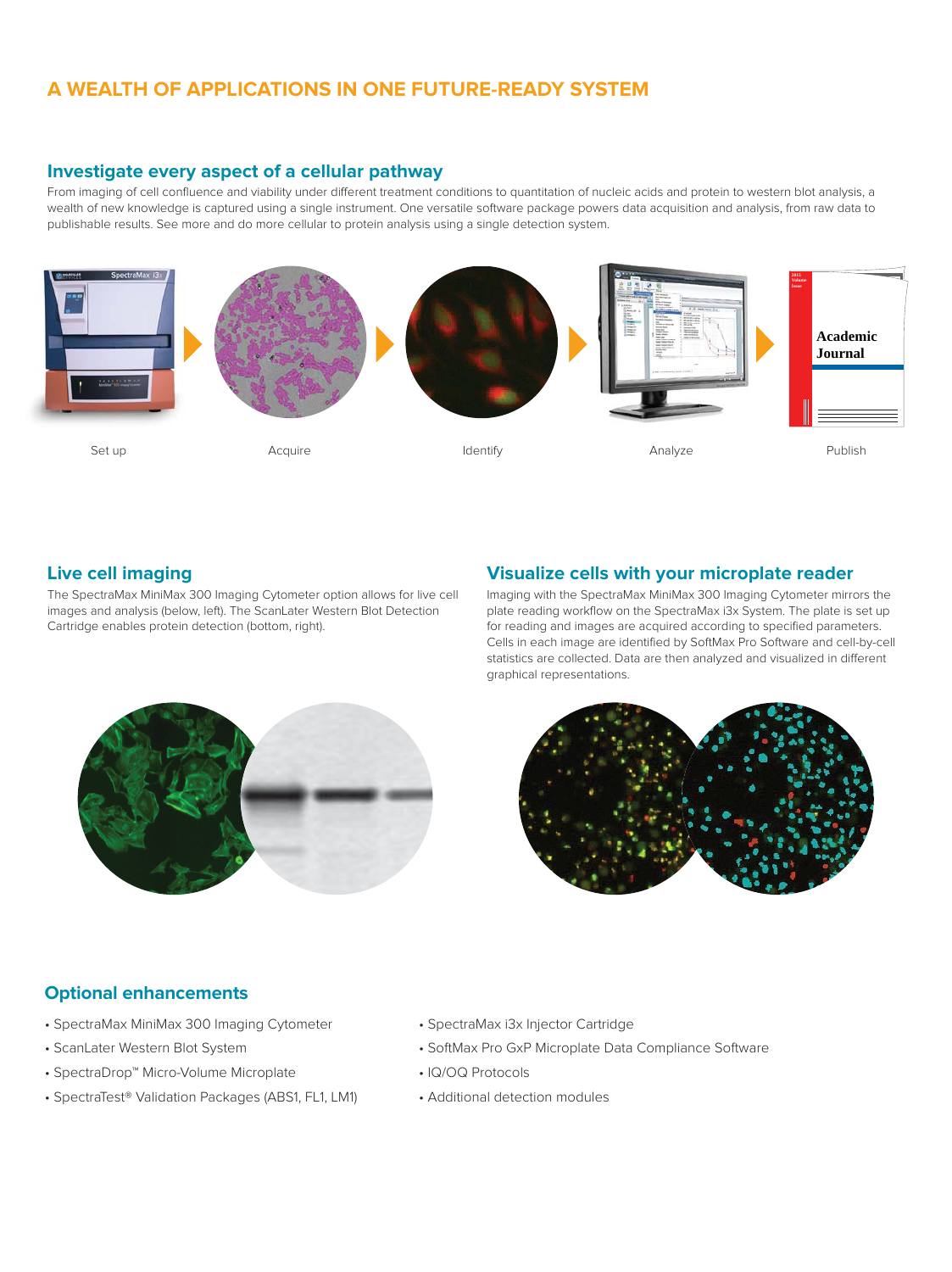# Additional cartridges

| Cartridge               | <b>Description</b>                                                                                                                                                                                                                                                                      | <b>Name</b>                                              | <b>Specifications</b>                                                                                    | Optimized<br>sensitivity                                    | Guaranteed<br>sensitivity                                  | <b>Slots</b><br>used |
|-------------------------|-----------------------------------------------------------------------------------------------------------------------------------------------------------------------------------------------------------------------------------------------------------------------------------------|----------------------------------------------------------|----------------------------------------------------------------------------------------------------------|-------------------------------------------------------------|------------------------------------------------------------|----------------------|
| ScanLater               | Western blot detection using ScanLater<br>Western Blot Assay Kit<br>TRF-based with 340/80 nm EX and<br>616/10 nm EM                                                                                                                                                                     | 0200-7027                                                | EX range: 340/80 nm<br>EM range: 616/10 nm                                                               | High fg levels of<br>Streptavidin                           | High fg levels of<br>Streptavidin                          | $\overline{2}$       |
| AlphaScreen             | AlphaScreen and AlphaLisa detection<br>using 1 W 680 nm EX laser diode and a<br>570 nm (100) EM filter<br>Pick best speed, sensitivity, and price<br>for your needs<br>Guaranteed sensitivity: < 100 amol<br>phosphorylates biotin-peptide in 25 µL<br>assay volume in a 384-well plate | 0200-7017POS                                             | Alpha 384 STD<br>96- and 384-well plates                                                                 |                                                             | $<$ 100 amol<br>(384-well)                                 | 1                    |
|                         |                                                                                                                                                                                                                                                                                         | 0200-7018POS                                             | Alpha 384 HTS<br>96- and 384-well plates                                                                 |                                                             | $<$ 100 amol<br>(384-well)                                 | $\mathbf{1}$         |
|                         |                                                                                                                                                                                                                                                                                         | 0200-7019POS                                             | Alpha 1536 HTS<br>96, 384, and<br>1536-well plates                                                       |                                                             | $<$ 100 amol<br>(384-well)                                 | $\mathbf{1}$         |
| <b>HTRF</b>             | Cisbio HTRF detection with optimized<br>Xenon light source and 616, 665 nm<br><b>FM filters</b>                                                                                                                                                                                         | 0200-7011POS                                             | 6- to 1536-well plates                                                                                   | Exceeds Cisbio certification requirements<br>$\overline{2}$ |                                                            |                      |
|                         | Measures both emissions<br>simultaneously                                                                                                                                                                                                                                               |                                                          |                                                                                                          |                                                             |                                                            |                      |
| <b>TRF</b>              | LED light source and Europium<br>EX and EM filters (370-616 nm)<br>Suitable for assays using Europium<br>chelate and similar labels<br>Includes 642 nm EM filter for TR-FRET<br>assays with Samarium labels                                                                             | 0200-7008POS                                             | 6- to 1536-well plates                                                                                   | 96-0.03 pM<br>384-0.03 pM<br>1536-0.125 pM                  | 96-well: 0.1 pM<br>384-well: 0.1 pM<br>1536-well: 0.375 pM | $\mathbf{1}$         |
| <b>FP</b>               | Fluorescence Polarization detection for<br>fluorescein- or rhodamine-like labels<br>Using specific LED and EX/EM filters<br>for 6- to 1536-well plates                                                                                                                                  | 0200-7009POS<br>0200-7010POS                             | Fluorescein FP<br>EX 485 nm.<br>EM 535P and 535S nm<br>Rhodamine FP<br>EX 535 nm,<br>EM 595P and 595S nm | 96-1.0 mP<br>384-1.5 mP<br>1536-2.0 mP                      | 96-well: 3 mP<br>384-well: 4 mP<br>1536-well: 6 mP         | $\mathbf{1}$         |
| Injectors               | Dual Auto Injectors to expand your<br>research capabilities to include flash<br>reactions                                                                                                                                                                                               | Available October 1, 2015                                |                                                                                                          |                                                             |                                                            |                      |
| <b>Custom Solutions</b> | Custom cartridges are available<br>and designed to meet your specific<br>research needs                                                                                                                                                                                                 | Ask your local sales representative for more information |                                                                                                          |                                                             |                                                            |                      |